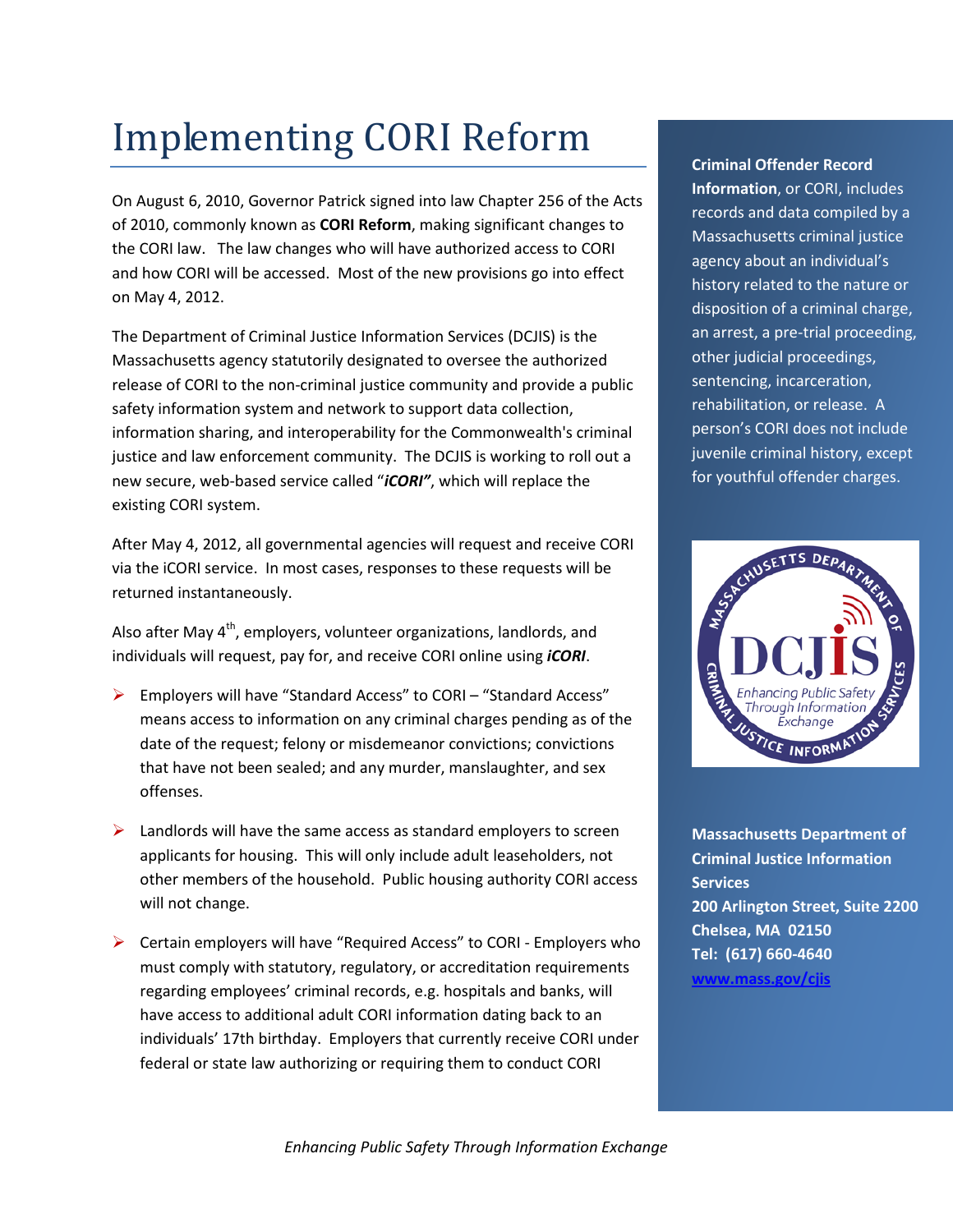checks will continue to have the same access, e.g. schools, camps, day care centers, nursing homes, and assisted living facilities.

 $\triangleright$  The Public will have limited access to CORI through "Open CORI".

Please refer to the Accessing CORI Information section of this document for details on what CORI information will be available for each category of access.

## *Implementation of CORI Reform means that after May 4, 2012:*

- $\triangleright$  CORI access will require landlords and employers to register annually for an iCORI account.
- $\triangleright$  Individuals will be able to use iCORI to request their own personal CORI's from DCJIS.
- $\triangleright$  The public will be able to use iCORI to request Open CORI from DCJIS.
- $\triangleright$  Paper applications for CORI will still be accepted by DCJIS.
- $\triangleright$  Use of the new iCORI service will require all users and organizations to register.

## *After May 4, 2012, CORI Reform also provides:*

- $\triangleright$  Job applicants with a new due process right if an employer has obtained criminal history information about an applicant, regardless of the source, he or she must provide the criminal history to the applicant prior to asking him or her about it.
- $\triangleright$  "Self-Audits" to help police the system individuals will be able to see what non-law enforcement entities have requested their CORI, and individuals will be able to determine if their CORI's were run prior to an interview or job rejection.
- $\triangleright$  Safe Harbor protection for employers from negligent hiring for solely relying on CORI and not conducting additional criminal history checks and certain employment discrimination claims if they obtained CORI from DCJIS; if the employer made its hiring decision within 90 days of receiving the CORI; and if the employer maintained and followed DCJIS regulations pertaining to verification of the subject's identity.
- ▶ The establishment of the Criminal Records Review Board (CRRB). The Board's primary role will be to investigate and conduct hearings of complaints regarding violations of the CORI statutes and regulations.
- $\triangleright$  Reduced waiting periods for the sealing of records.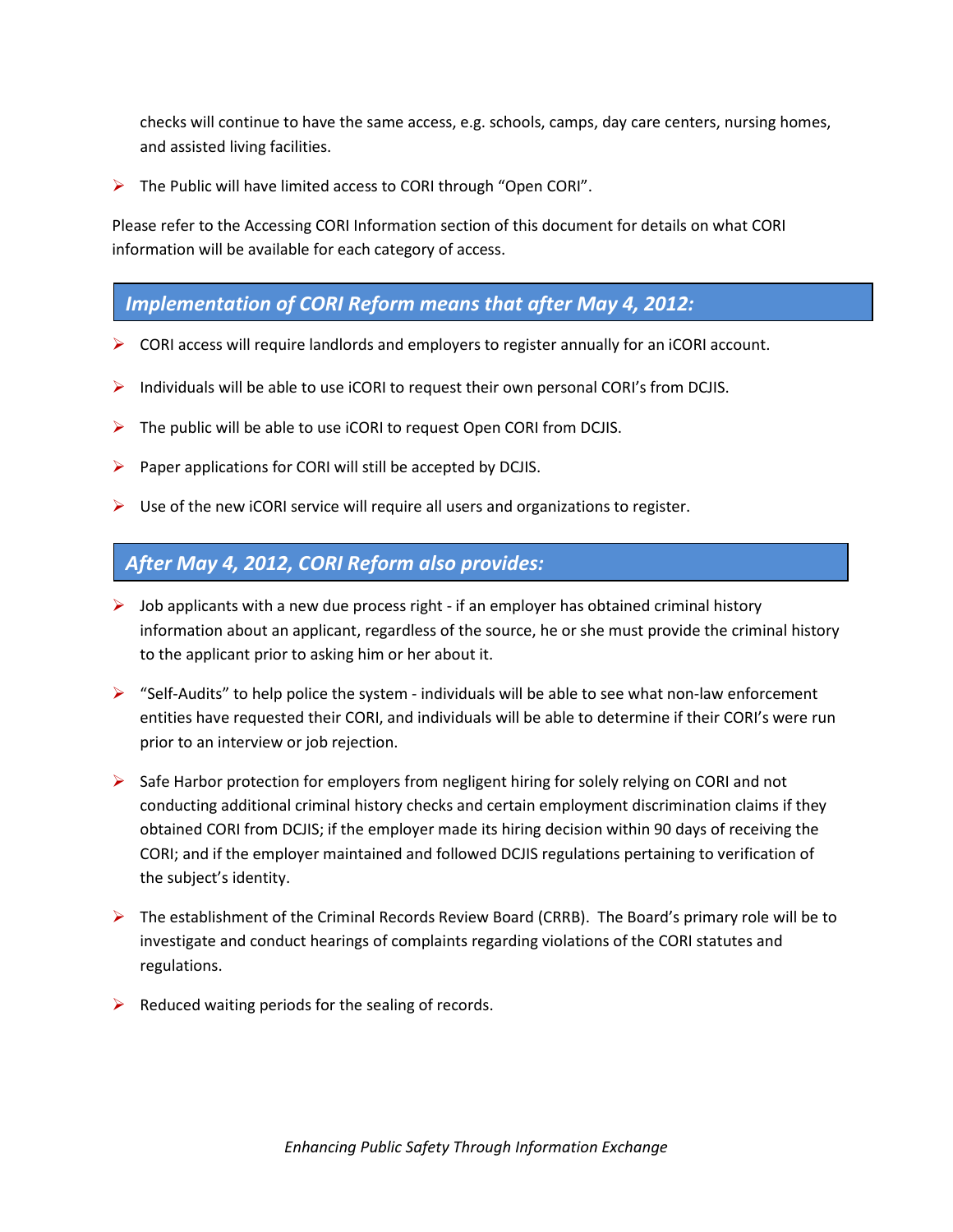## *Accessing CORI Information:*

The iCORI system will return various levels of information based on the requestor type. Your requestor type will be determined during the registration process. Based on the CORI Reform legislation, the iCORI system must report certain information when queried, and it cannot report specific information in some cases. The information to be included (and not to be included) in a CORI report are described below.

| <b>Category of Access</b>                                                                                                                                               | <b>iCORI System Must Return</b>                                                                                                                                                                                                                                  | <b>iCORI System will NOT Return</b>                                               |
|-------------------------------------------------------------------------------------------------------------------------------------------------------------------------|------------------------------------------------------------------------------------------------------------------------------------------------------------------------------------------------------------------------------------------------------------------|-----------------------------------------------------------------------------------|
| <b>Personal Access:</b><br>Limited to requesting<br>your own CORI from<br>the iCORI.                                                                                    | All adult/youthful offender convictions, non-convictions,<br>and pending cases, as well as all civil and non-incarcerable<br>offenses. In addition, both civil and non-incarcerable<br>offenses must appear in their own distinct sections of the<br>CORI report | Any sealed or juvenile offenses.                                                  |
| <b>Required 1: May only</b><br>be requested by<br>requestors authorized<br>to receive CORI<br>pursuant to a statute,<br>regulation, or<br>accreditation<br>requirement. | All adult/youthful offender convictions and pending<br>offenses                                                                                                                                                                                                  | Any sealed, juvenile, civil, and non-incarcerable<br>offenses or non-convictions. |
| <b>Required 2: May only</b><br>be requested by<br>requestors authorized<br>to receive CORI<br>pursuant to a statute,<br>regulation, or<br>accreditation<br>requirement. | All adult/youthful offender convictions, non convictions<br>and pending offenses.                                                                                                                                                                                | Any sealed, juvenile, civil, or non-incarcerable<br>offenses.                     |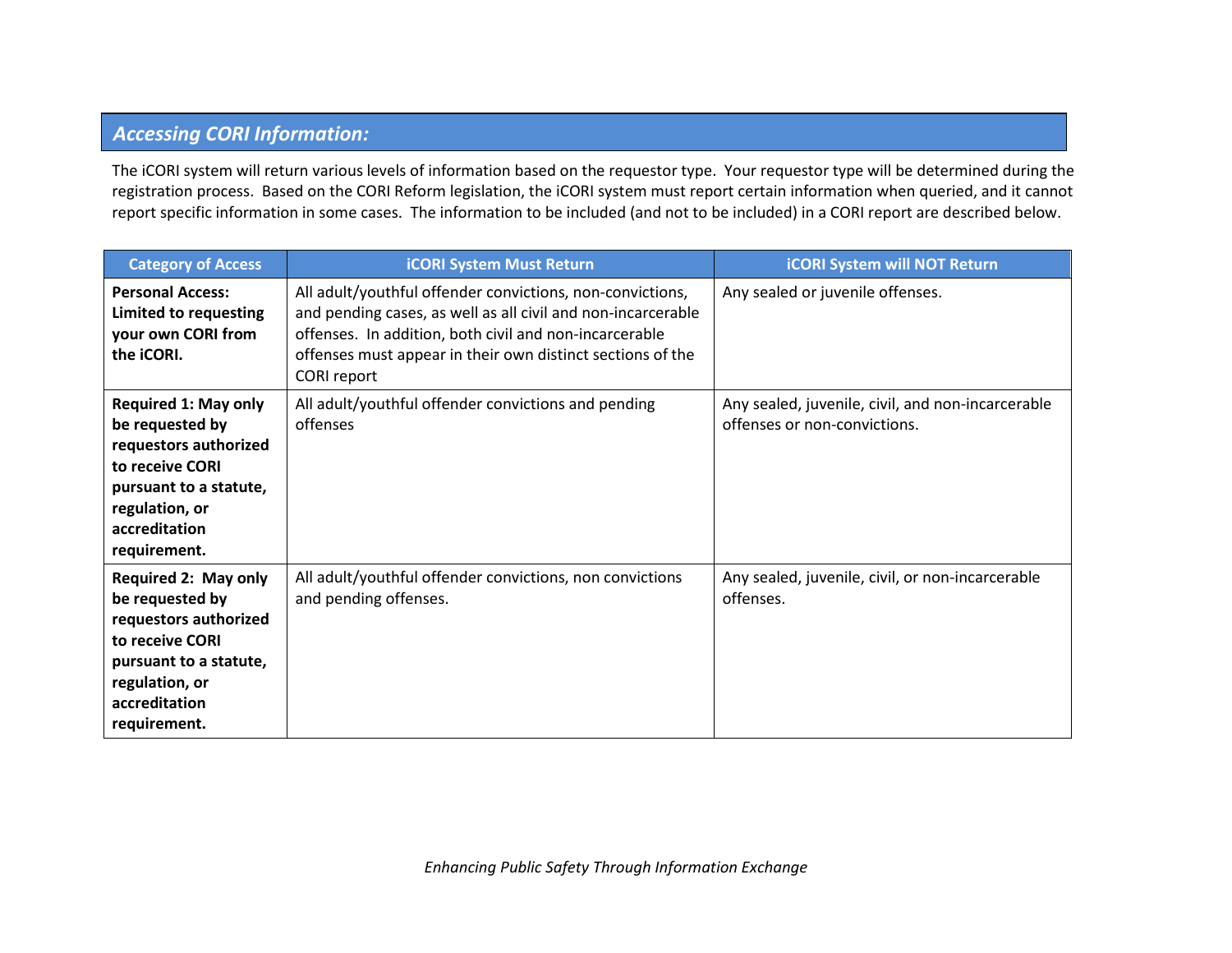| <b>Category of Access</b>                                                                                                                                                    | <b>iCORI System Must Return</b>                                                                                                                                                                                                                                                                                                                                                                                                                                                                                                                                                                                                                                                                           | <b>iCORI System will NOT Return</b>                                                                                                                                                                                                                                                                                                                                                                                                                                                                                                                  |
|------------------------------------------------------------------------------------------------------------------------------------------------------------------------------|-----------------------------------------------------------------------------------------------------------------------------------------------------------------------------------------------------------------------------------------------------------------------------------------------------------------------------------------------------------------------------------------------------------------------------------------------------------------------------------------------------------------------------------------------------------------------------------------------------------------------------------------------------------------------------------------------------------|------------------------------------------------------------------------------------------------------------------------------------------------------------------------------------------------------------------------------------------------------------------------------------------------------------------------------------------------------------------------------------------------------------------------------------------------------------------------------------------------------------------------------------------------------|
| <b>Required 3: May only</b><br>be requested by<br>requestors authorized<br>to receive CORI<br>pursuant to a statute,<br>regulation, or<br>accreditation<br>requirement.      | All adult/youthful offender and juvenile offender<br>convictions, non convictions and pending offenses                                                                                                                                                                                                                                                                                                                                                                                                                                                                                                                                                                                                    | Any sealed, civil, or non-incarcerable offenses.                                                                                                                                                                                                                                                                                                                                                                                                                                                                                                     |
| <b>Required 4: May only</b><br>be requested by<br>requestors authorized<br>to receive CORI<br>pursuant to a statute,<br>regulation, or<br>accreditation<br>requirement.      | All adult/youthful offender and juvenile offender<br>convictions, non convictions and pending offenses as well<br>as sealed case indicators. In the scenario that actual sealed<br>record data is available, then such records will be provided<br>along with the indication that the arraignment is sealed.                                                                                                                                                                                                                                                                                                                                                                                              | Any civil or non-incarcerable offenses.                                                                                                                                                                                                                                                                                                                                                                                                                                                                                                              |
| <b>Standard Access: All</b><br>employers, landlords,<br>volunteer<br>organizations, and<br>licensing authorities<br>are eligible to request<br>this level of CORI<br>access. | • If the offense is a murder, manslaughter or sex offense<br>and the disposition is a conviction<br>If the offense is a misdemeanor, the disposition is a<br>$\bullet$<br>conviction and the disposition date or incarceration<br>release date is less than 5 years prior to the CORI<br>Request Date, the system must return the offense AND<br>all other convicted offenses.<br>If the offense is a felony, the disposition is a conviction<br>$\bullet$<br>and the disposition date or incarceration release date<br>occurred less than 10 years prior to the CORI Request<br>Date, the system must return the offense AND all other<br>convicted offenses.<br>If the offense is pending.<br>$\bullet$ | If the offense disposition is a non-conviction.<br>$\bullet$<br>If the offense is a misdemeanor, the<br>$\bullet$<br>disposition is a conviction and the disposition<br>date and incarceration release date occurred<br>5 or more years prior to the CORI Request<br>Date.<br>• If the offense is a felony, the disposition is a<br>conviction and the disposition date and<br>incarceration release date are 10 or more<br>years prior to the CORI Request Date.<br>If the offense is sealed, juvenile, civil or non-<br>$\bullet$<br>incarcerable. |